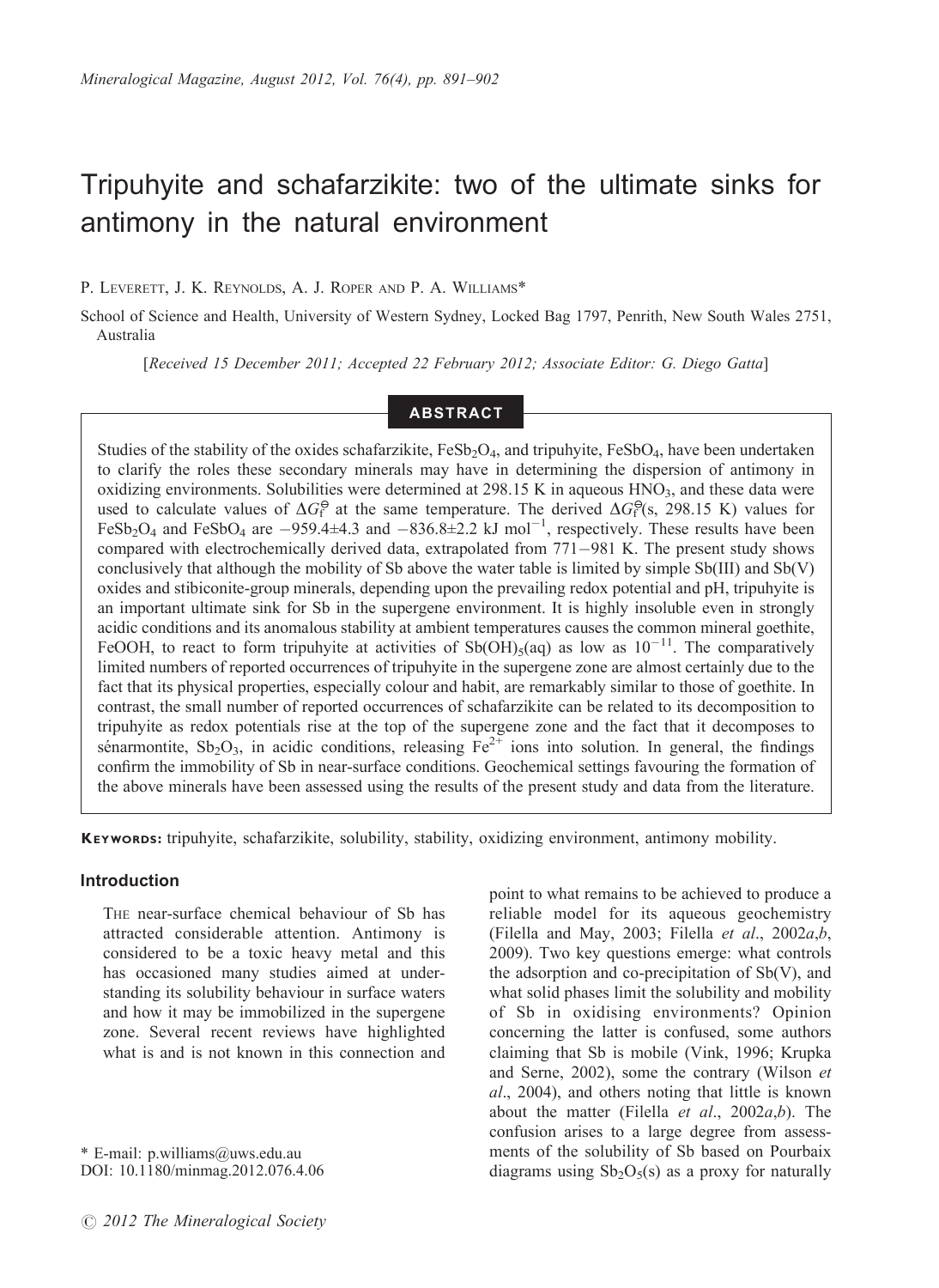occurring secondary Sb(V) minerals (Brookins, 1988; Vink, 1996). This phase does not occur naturally. Studies that address this issue have emerged only recently, and have highlighted the roles that salts of the  $Sb(OH)_6^-$  ion and members of the rometite group  $(M_rSb_2(O,OH)_7)$  such as oxycalcioroméite,  $Ca_2Sb_2O_7$ , and oxyplumboroméite,  $Pb_2Sb_2O_7$ , have in controlling the dispersion of Sb in the supergene environment (Diemar et al., 2009; Filella et al., 2009, Majzlan et al., 2011). However, it remains apparent that other mineralogical controls must be more significant than these.

A survey of the literature has revealed two other potentially important phases: tripuhyite,  $FeSbO<sub>4</sub>$ , and schafarzikite,  $FeSb<sub>2</sub>O<sub>4</sub>$ . Schafarzikite is known from relatively few localities, but tripuhyite is a rather common secondary Sb mineral (Anthony et al., 1997; Berlepsch et al., 2003); it also occurs as a primary pegmatite phase. We note in passing that squawcreekite (Foord et al., 1991) was shown by Berlepsch et al. (2003) and Basso et al. (2003) to be identical with tripuhyite and was subsequently discredited. Squawcreekite was originally found as a primary phase at two localities and later reported from another (Cabella et al., 2003). High-temperature studies of the formation of tripuhyite and associated solid-solution phenomena have been explored separately by Martinelli et al. (2004, 2006).

We have confirmed the occurrence of tripuhyite in every oxidized zone of the many Sb deposits that we have examined in the New England region of New South Wales, Australia (Diemar et al., 2009) and in the Pearse deposit at Mineral Hill, New South Wales, where it is abundant. The association of Sb with Fe(III) oxyhydroxides has long been appreciated and adsorption effects that appear to be significant in the immobilization of Sb have been addressed by a number of workers. A recent report summarizes what is known, and points towards the incorporation of Sb(V) in the goethite lattice (Mitsunobu et al., 2010, and references therein). However, in our view it is quite likely that the incorporation of  $Sb(V)$  in the goethite lattice may also result in the formation of nano-domains of tripuhyite. The very recent study of Majzlan et al. (2011) reinforces this view in that, aside from adsorbed Sb, tripuhyite is an important phase in reactive Sb-rich mine wastes at a number of Slovakian deposits. The same authors point out that tripuhyite is easily overlooked as it is visually indistinguishable from goethite or

hematite in hand specimen. Furthermore, Mitsunobu et al. (2011) identified abundant nano-domains of tripuhyite in soils adjacent to Sb-rich mine tailings.

The thermodynamic stabilities of tripuhyite and schafarzikite based on electrochemical measurements at 771-981 K have been reported by Swaminathan and Sreedharan (2003). Extrapolation to 298 K gives data that indicate that goethite will react to form these phases at activities of  $\text{Sb(OH)}^{\text{o}}_{5}$ (aq) as low as  $10^{-18}$ . At first sight this conclusion appears untenable and therefore we have recently determined  $\Delta G_r^{\Theta}$ (298.15 K) for the minerals using solution methods and found that our value for schafarzikite is in agreement with that extrapolated from the data of Swaminathan and Sreedharan (2003) (within error), and that our value for tripuhyite is only 40  $kJ$  mol<sup>-1</sup> less than the extrapolated value. These extraordinary findings show that both minerals exert very significant controls on the dispersion of Sb in the natural environment and they may, in conjunction with adsorption phenomena, control dissolved Sb levels in surface waters. The results of these studies are reported below.

# **Experimental**

X-ray powder diffraction studies were carried out using a Philips PW1825/20 powder diffractometer (using Ni-filtered CuK $\alpha_1$  radiation,  $\lambda = 1.5406$  Å at 40 kV, 30 mA). The solubility of schafarzikite was determined by atomic absorption spectrometry (AAS) using a Perkin Elmer AAnalyst100 spectrophotometer (air-acetylene with 2000 ppm added KCl to control ionization, and matched standards). The solubility of tripuhyite was determined by inductively coupled plasma mass spectrometry (ICP-MS) for Sb at a NATAcompliant commercial laboratory (LabMark PL, Asquith, Australia). Measurements of pH were made using a Radiometer PHM220 apparatus fitted with a combination electrode.

# **Syntheses**

Tripuhyite was synthesized following the method of Martinelli et al. (2002). The oxides  $Sb_2O_3$  $(4.9983 \text{ g}, 0.017 \text{ mol})$  and Fe<sub>2</sub>O<sub>3</sub>  $(2.7390 \text{ g},$ 0.017 mol) were thoroughly mixed by mortar and pestle before being placed in a fused silica boat and heated in a Raemus tube furnace open to the atmosphere at  $1246 \pm 10$  K for 12 h to give a dark brown, crystalline product. The product was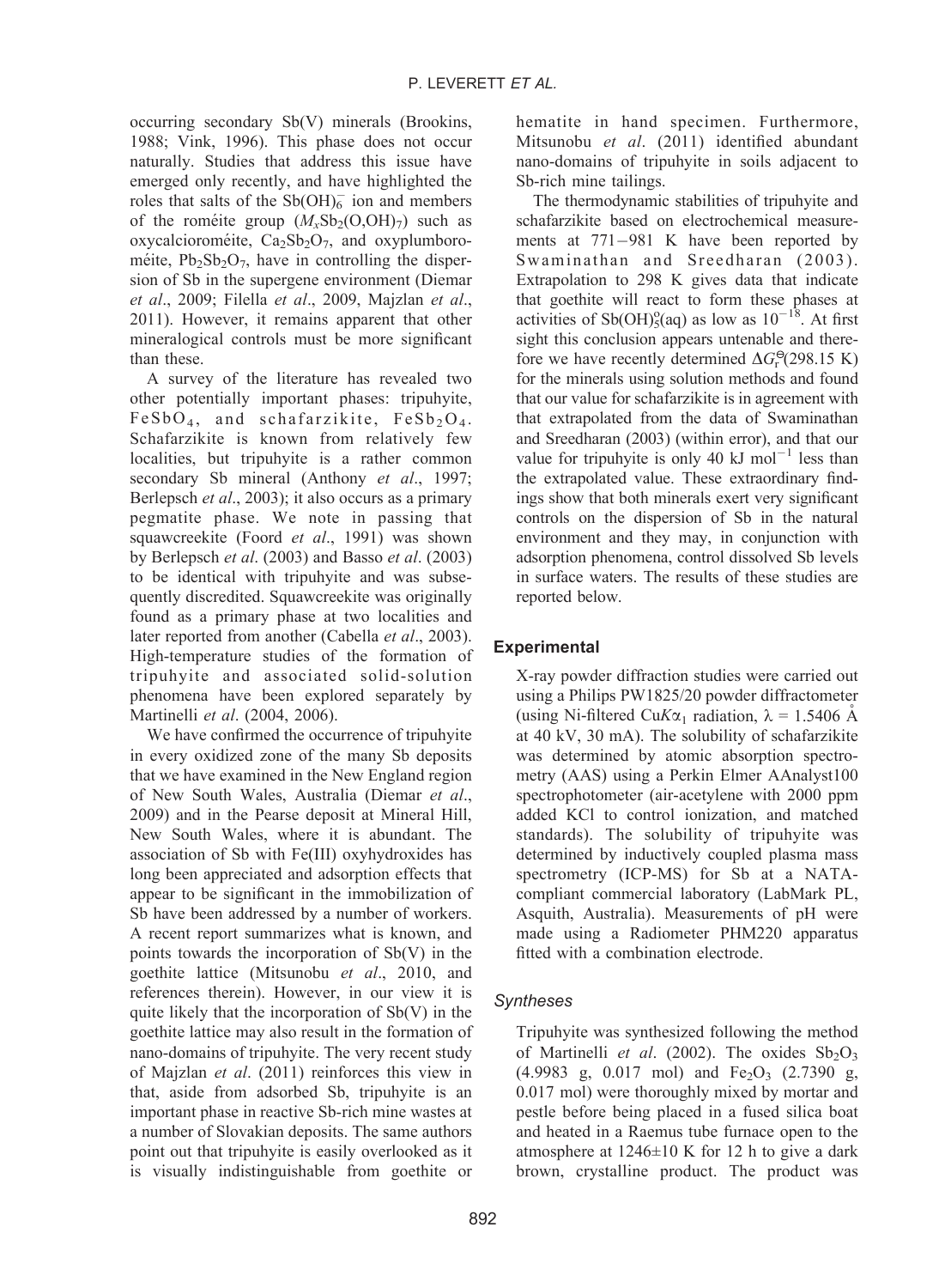soaked in aqueous  $0.1 \text{ M HNO}_3$  for 48 h, collected at the pump, washed with water and then with acetone, and sucked dry. The yield was essentially quantitative. Powder X-ray diffractometry (XRD) (Table 1) showed the mineral to be of high purity, no other phases being detected. Refinement of the data using *LAPOD* (Langford, 1973) gave  $a =$ 4.6374(2),  $c = 3.0749(2)$  Å, which are in excellent agreement with the values of Foord et al. (1991) and Berlepsch et al. (2003).

Schafarzikite was synthesized following the method of Chater et al. (1985). Previously ground  $Sb_2O_3$  (8.7456 g, 0.03 mol) and Fe<sub>2</sub>O<sub>3</sub> (1.5969 g, 0.01 mol), and Fe powder (0.5584 g, 0.01 mol) were added to a sample container and mixed by rolling for 1 week to produce as homogeneous a mixture as possible. This mixture was sealed under vacuum in a Pyrex reaction tube to provide the environment required for the reaction to proceed stoichiometrically in the absence of atmospheric oxygen. For safety reasons the sealed reaction tube was placed inside a steel pipe fitted with threaded end-caps; it was heated

to  $773\pm10$  K for 10 days. After allowing the apparatus to slowly cool to room temperature, the reaction tube was carefully opened and the dark reddish brown product removed. Powder XRD analysis confirmed that the yield was essentially quantitative, no phase other than schafarzikite being detected. The XRD data (Table 1) were indexed in line with the single-crystal X-ray structure (Fischer and Pertlik, 1975) and refined as above to give  $a = 8.620(1)$ ,  $c = 5.919(2)$  Å, which are in excellent agreement with the values of Sejkora et al. (2007) and Fischer and Pertlik (1975).

## Solubility studies

Preliminary studies showed that tripuhyite dissolves congruently in  $0.2 \text{ M HNO}_3$ . Acidwashed tripuhyite  $(-0.1 \text{ g})$  was added to a series of 500 cm3 conical Quickfit flasks together with 50.00 cm<sup>3</sup> of standardized 0.195  $\mu$  aqueous HNO<sub>3</sub>. The flasks were sealed and left to equilibrate at 25-0.2ºC in a temperature-controlled water bath. A

|  |  |  |  |  | TABLE 1. Powder X-ray data for synthetic tripuhyite and schafarzikite. |
|--|--|--|--|--|------------------------------------------------------------------------|
|--|--|--|--|--|------------------------------------------------------------------------|

| Tripuhyite |                       | Schafarzikite                |        |                       |                              |
|------------|-----------------------|------------------------------|--------|-----------------------|------------------------------|
| h k l      | $d_{\text{obs}}(\AA)$ | $d_{\text{calc}}(\check{A})$ | h k l  | $d_{\text{obs}}(\AA)$ | $d_{\text{calc}}(\check{A})$ |
| 110        | 3.2796                | 3.2792                       | 110    | 6.1080                | 6.0950                       |
| 101        | 2.5625                | 2.5627                       | 200    | 4.3143                | 4.3098                       |
| 200        | 2.3185                | 2.3187                       | 2 1 0  | 3.8637                | 3.8548                       |
| 111        | 2.2425                | 2.2430                       | 2 1 1  | 3.2316                | 3.2302                       |
| 2 1 0      | 2.0735                | 2.0739                       | 220    | 3.0467                | 3.0475                       |
| 211        | 1.7193                | 1.7194                       | 002    | 2.9598                | 2.9597                       |
| 220        | 1.6395                | 1.6396                       | 3 1 0  | 2.7256                | 2.7258                       |
| 002        | 1.5376                | 1.5375                       | 112    | 2.6636                | 2.6624                       |
| 3 1 0      | 1.4665                | 1.4665                       | 202    | 2.4400                | 2.4398                       |
| 112        | 1.3920                | 1.3921                       | 2 1 2  | 2.3458                | 2.3476                       |
| 301        | 1.3813                | 1.3811                       | 400    | 2.1524                | 2.1549                       |
|            |                       |                              | 4 1 0  | 2.0903                | 2.0906                       |
|            |                       |                              | 3 3 0  | 2.0317                | 2.0317                       |
|            |                       |                              | 401    | 2.0253                | 2.0249                       |
|            |                       |                              | 3 1 2  | 2.0057                | 2.0050                       |
|            |                       |                              | 4 1 1  | 1.9710                | 1.9712                       |
|            |                       | 4 2 0                        | 1.9272 | 1.9274                |                              |
|            |                       |                              | 2 1 3  | 1.7568                | 1.7564                       |
|            |                       |                              | 402    | 1.7416                | 1.7421                       |
|            |                       |                              | 4 1 2  | 1.7058                | 1.7076                       |
|            |                       |                              | 3 3 2  | 1.6756                | 1.6750                       |
|            |                       |                              | 5 2 1  | 1.5453                | 1.5451                       |
|            |                       |                              | 440    | 1.5243                | 1.5237                       |
|            |                       |                              | 5 1 2  | 1.4682                | 1.4679                       |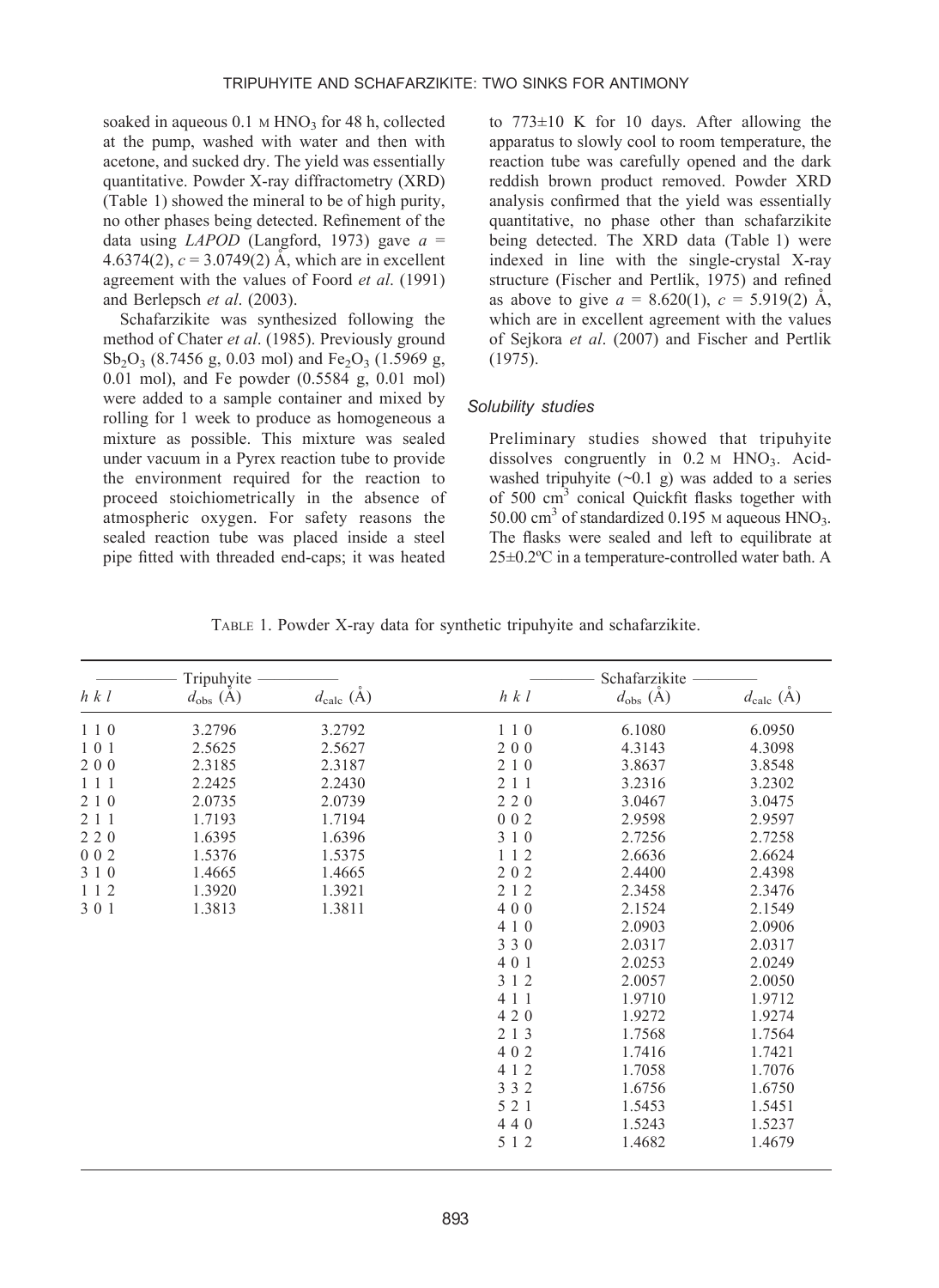separate solution was monitored periodically for pH but virtually no change was detected. After 40 days, the solutions were filtered  $(0.2 \mu m)$  Millipore) and dissolved Sb was determined by ICP-MS. Even at this concentration of  $HNO<sub>3</sub>$ , tripuhyite is quite insoluble.

A powder XRD examination of the products of the reaction of schafarzikite with aqueous 0.1 M  $HNO<sub>3</sub>$  showed that it dissolves incongruently according to equation 1:

$$
\text{FeSb}_2\text{O}_4(s) + 2\text{H}^+(aq) \rightleftharpoons
$$
  
\n
$$
\text{Sb}_2\text{O}_3(s, \text{ sénarmontite}) + \text{Fe}^{2+}(aq) + \text{H}_2\text{O}(l) \quad (1)
$$

Appropriate reaction conditions were chosen such that equilibrium would be reached with both schafarzikite and sénarmontite present in the solid state. Schafarzikite  $(\sim 0.1 \text{ g})$  was added to a series of 500 cm<sup>3</sup> conical Quickfit flasks with 50.00 cm<sup>3</sup> of standardized  $0.100 \text{ M}$  aqueous  $HNO<sub>3</sub>$ . The flasks were sealed and left to equilibrate at 25-0.2ºC in a temperature-controlled water bath. A separate solution was monitored periodically for dissolved Fe using AAS and pH until no change in concentrations were detected  $(\sim)1$  week). After 38 days, the pH of each resulting solution was measured and the solutions filtered as above. Filtrates were diluted by 1:40 using aqueous  $0.1 \text{ M HNO}_3$  and analysed by AAS for total dissolved Fe(II).

## Results and discussion

Solubility data for tripuhyite and schafarzikite are listed in Tables 2 and 3, respectively. For the congruent dissolution of the mineral according to equation 2, the stability of tripuhyite at 298.15 K may be calculated using the relationship  $[Fe^{3+}]_{TOT} = [Sb^{5+}]_{TOT}$ .

$$
FeSbO_4(s) + H_2O(l) + 3H^+(aq) \rightleftharpoons
$$
  
 
$$
Fe^{3+}(aq) + Sb(OH)^0_5(aq)
$$
 (2)

A comment is warranted here on the speciation of  $Fe^{3+}$  and  $Sb^{5+}$  in the experimental conditions in the solution experiments. The hydrolysis of  $Fe<sup>3+</sup>$ has been discussed by Baes and Mesmer (1976) and it is evident that the only solution species of any possible significance at the pH values given in Table 2 are  $Fe^{3+}(aq)$  and  $FeOH^{2+}(aq)$ . A reliable  $\lg K$  value for equation 3:

$$
\text{Fe}^{3+}(\text{aq}) + \text{H}_2\text{O(l)} \rightleftharpoons \text{FeOH}^{2+}(\text{aq}) + \text{H}^+(\text{aq}) \tag{3}
$$

was recently reported by Stefánsson and Seward  $(2008)$ : lg  $K(298.15 \text{ K}) = -2.18 \pm 0.01$  at an ionic strength, I, of 0 mol dm<sup>-3</sup>. Correction to  $I =$ 

TABLE 2. Final  $Sb^{5+}$  concentrations for filtrates obtained from the dissolution of tripuhyite in  $0.195$  M  $HNO<sub>3</sub>$  at 298.15 K and measured equilibrium pH values.

| Solution | [Sb]<br>(ppm) | [Sb]<br>$(mod \text{ dm}^{-3})$ | pH          |
|----------|---------------|---------------------------------|-------------|
|          | 0.130         | $1.068 \times 10^{-6}$          | 0.536       |
| 2        | 0.094         | $7.720 \times 10^{-7}$          | 0.538       |
| 3        | 0.088         | $7.227 \times 10^{-7}$          | 0.536       |
| 4        | 0.110         | $9.034 \times 10^{-7}$          | 0.540       |
| 5        | 0.160         | $1.314 \times 10^{-6}$          | 0.540       |
| Mean     | 0.1164        | $9.52 \times 10^{-7}$           | 0.538       |
| Error    | $\pm 0.029$   |                                 | $\pm 0.002$ |

0.1946 mol  $dm^{-3}$  (the ionic strength of the equilibrium  $HNO<sub>3</sub>$  solutions) using the method of Baes and Mesmer (1976), gives a lg  $K(298.15 \text{ K})$  value of  $-2.61$ . Substitution in equation 3 indicates negligible hydrolysis in the experimental solutions. For antimony the only solution species that are potentially important are  $Sb(OH)_{5}^{0}(aq)$  and  $Sb(OH)_{6}^{-}(aq)$ . These are related according to equation 4:

$$
Sb(OH)_5^o(aq) + H_2O(l) \rightleftharpoons \nSb(OH)_6^-(aq) + H^+(aq)
$$
\n(4)

A reliable  $\lg K$  value for equation 4 was recently reported by Accornero et al. (2008): lg  $K(298.15 \text{ K}) = -2.848 \text{ at } I = 0$ . Correction to  $I =$ 0.1946 mol dm<sup>-3</sup> yields lg  $K(298.15 \text{ K}) = -2.535$ and substitution indicates the presence of negligible amounts of  $Sb(OH)<sub>6</sub>$  (aq) in these solutions.

Individual ion activity coefficients were calculated using the Davis extension of the Debye– Hückel equation for 298.15 K: lg  $\gamma$  =

TABLE 3. Final  $Fe^{2+}$  concentrations for filtrates obtained from the dissolution of schafarzikite in  $0.100$  M HNO<sub>3</sub> at 298.15 K, and equilibrium pH values.

| [Fe]<br>(ppm) | [Fe]<br>(mol dm <sup><math>-3</math></sup> ) | pH                                                                         |
|---------------|----------------------------------------------|----------------------------------------------------------------------------|
| 126           | $2.256 \times 10^{-3}$                       | 0.868<br>0.872                                                             |
| 133           | $2.382 \times 10^{-3}$                       | 0.870                                                                      |
| 129.7         |                                              | 0.870<br>$\pm 0.002$                                                       |
|               | 130<br>$\pm 3.3$                             | $2.328 \times 10^{-3}$<br>$2.322 \times 10^{-3}$<br>$6.322 \times 10^{-5}$ |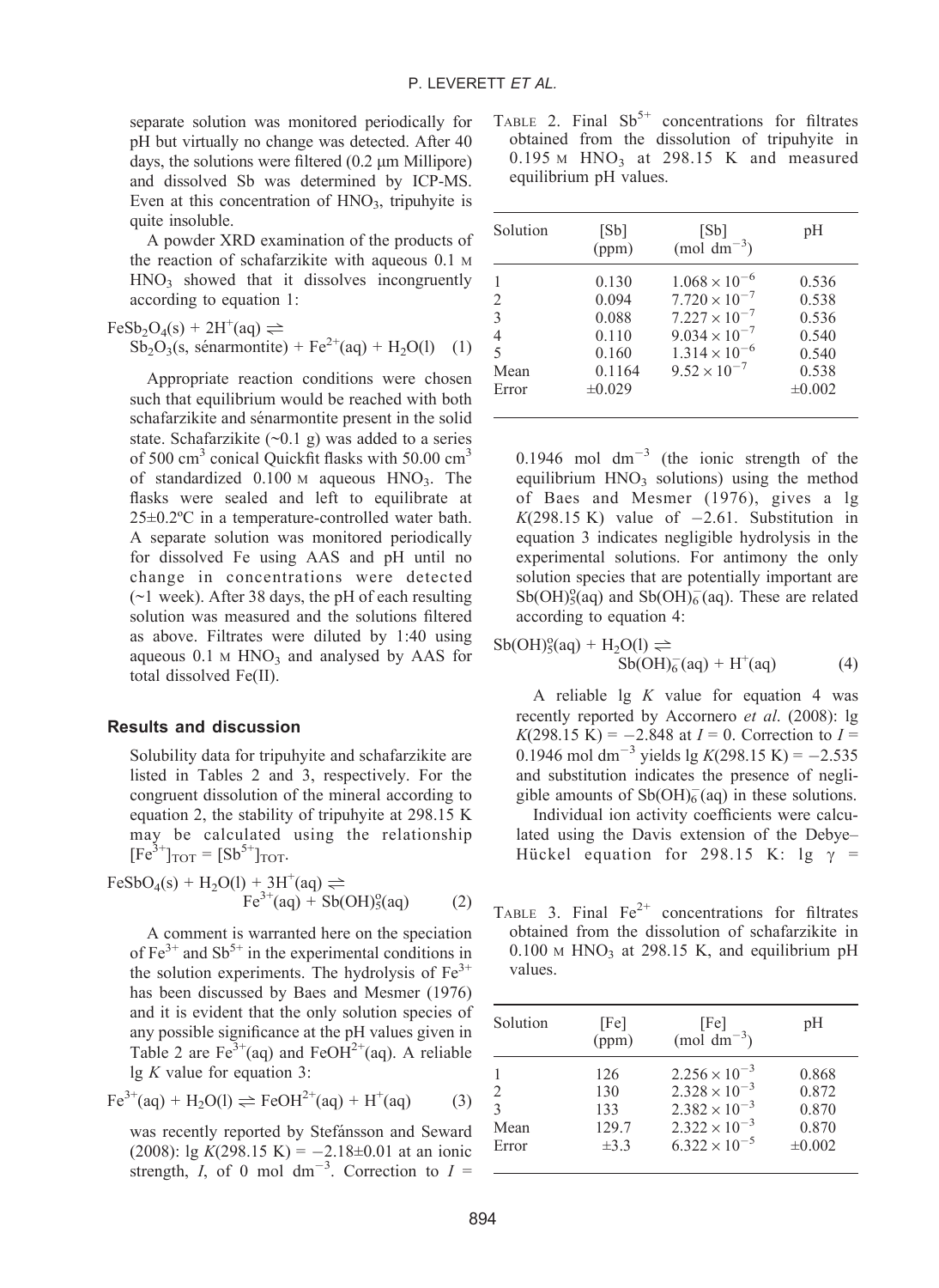$-0.5085z^2(\sqrt{I/(1+\sqrt{I})} - 0.3I)$ . For  $I =$ 0.1947 mol dm<sup>-3</sup>,  $\gamma^{3\pm} = 0.074$  and  $\gamma^{\pm} = 0.748$ ;  $\gamma^{\circ}$  is taken to be unity. The activity of H<sup>+</sup>(aq),  $a(H^+)$ , in 0.195 M HNO<sub>3</sub> was calculated and corresponding activities  $a(\text{Fe}^{3+})$  and  $a(\text{Sb(OH)}_5^{\text{o}})$ calculated from the solubility data. This yields a value of  $\lg K$  for equation 2 of  $-10.68\pm0.10$ . With  $\Delta G_f^{\Theta}(\text{Fe}^{3+})$ , aq, 298.15 K) = -16.28±1.1 kJ mol<sup>-1</sup> (Parker and Khodakovskii, 1995),  $\Delta G_f^{\Theta}(H_2O, 1, 1)$ 298.15 K) =  $-237.1 \pm 0.1$  kJ mol<sup>-1</sup> (Robie and Hemingway, 1995) and  $\Delta G_f^{\Theta}(\text{Sb}(\text{OH})_5^{\circ}, \text{aq},$ 298.15 K) =  $-996.6$  kJ mol<sup>-1</sup> (see Appendix) this yields a value for  $\Delta G_r^{\Theta}$ (298.15 K) of  $+60.97$  kJ mol<sup>-1</sup> for equation 1, and thus  $\Delta G$   $_{\rm f}^{\Theta}$  (FeSbO<sub>4</sub>, s, 298.15 K) =  $-836.8\pm2.2$  kJ mol<sup>-1</sup>. The estimated error takes into account the analytical error of the solubility experiments, errors quoted for the thermochemical data used, and an estimated error of  $\pm 1.0 \text{ kJ mol}^{-1}$  for  $\Delta G_f^{\Theta}(\text{Sb(OH)}_5^{\circ}, \text{aq}, 298.15 \text{ K}).$ 

A different approach was adopted to estimate  $\Delta G_f^{\Theta}$  (FeSb<sub>2</sub>O<sub>4</sub>, s, 298.15 K) in that solubility experiments were designed such that schafarzikite and sénarmontite were present as solid phases at equilibrium. Thus thermochemical values were calculated with respect to equation 5:

$$
FeSb2O4(s) + 2H+(aq) \rightleftharpoons
$$
  
\n
$$
Fe2+(aq) + Sb2O3(s) + H2O(l)
$$
 (5)

Hydrolysis of  $Fe^{2+}(aq)$  at the pH and total  $[Fe^{2+}]$ values listed in Table 3 is not detectable (Baes and Mesmer, 1976) and similar calculations to those outlined above indicate that the  $a(Sb(OH)_2^+)$  may be neglected. The data listed in Table 3 lead to  $I =$ 0.102 mol dm<sup>-3</sup>,  $\gamma^{2\pm} = 0.3709$ ;  $\gamma^{\pm} = 0.7804$ , and thus K for equation 5 is  $0.155 \pm 0.004$ . Using  $\Delta G_f^{\Theta}(\text{Fe}^{2+}, \text{aq}, 298.15 \text{ K}) = -90.0 \pm 2.0 \text{ kJ mol}^{-1}$ (Robie and Hemingway, 1995),  $\Delta G_f^{\Theta}(H_2O, 1,$ 298.15 K) as given above and  $\Delta G_f^{\Theta}(\text{Sb}_2\text{O}_3, s,$ sénarmontite, 298.15 K) =  $-633.2 \pm 2.1$  kJ mol<sup>-1</sup> (see Appendix) leads to  $\Delta G_f^{\Theta}$  (FeSb<sub>2</sub>O<sub>4</sub>, s,  $298.15 \text{ K}$  = -959.4±4.3 kJ mol<sup>-1</sup>.

It was noted above that if the high temperature data reported by Swaminathan and Sreedharan (2003) for tripuhyite and schafarzikite could be reliably extrapolated to 298.15 K some remarkable consequences would ensue. Their relationship  $\Delta G_f^{\Theta}$ (FeSb<sub>2</sub>O<sub>4</sub>, s) = -1068.7 + 0.3561*T*(K)  $\pm 3.5$  kJ mol<sup>-1</sup> gives  $\Delta G_f^{\Theta}(298.15 \text{ K})$  =  $-962.5\pm3.5$  kJ mol<sup>-1</sup> for schafarzikite which is the same, within experimental error, as the value derived in this study. Their relationship  $\Delta G_f^{\Theta}(\text{FeSbO}_4, s) = -976.9 + 0.3289T$  (K)  $\pm 5.5$  kJ mol<sup>-1</sup> gives  $\Delta G_f^{\Theta}(298.15 \text{ K})$  =

 $-878.8 \pm 5.5$  kJ mol<sup>-1</sup> for tripuhyite. The value determined in this study is 40  $kJ$  mol<sup>-1</sup> different to the extrapolated value, but this is perfectly reasonable given the 470 K difference in temperature between the two sets of experimental data. These findings are extraordinary.

The equilibria between tripuhyite, schafarzikite can be represented by the equations:

$$
FeSbO4(s) + 3H2O(l) \rightleftharpoons \text{FeOOH}(s) + Sb(OH)5(aq) \qquad (6)
$$
  
\n
$$
FeOOH(s) + 2Sb(OH)30(aq) + H+(aq) + e- \rightleftharpoons \text{FeSb}2O4(s) + 4H2O(l) \qquad (7)
$$

At 298.15 K,  $\lg K = \lg a(\text{Sb(OH)}_5^{\text{o}}) = -11.0$  for equation 6, and it is inescapable that the ubiquitous Fe(III) mineral goethite is thermodynamically unstable with respect to tripuhyite at vanishingly small activities of Sb(V) in aqueous solution. The value of lg  $a(Sb(OH)_5^0) = -11.0$ corresponds to a few parts per trillion dissolved Sb. Therefore tripuhyite must be one of the ultimate mineralogical sinks for Sb in the supergene environment.

The insolubility of tripuhyite may be attributed to a remarkably stable lattice and this finds echoes in a different environment. The facile syntheses of tripuhyite and schafarzikite at elevated temperatures make it readily apparent why tripuhyite is also found as a high temperature mineral in pegmatites and in certain hydrothermal cassiterite deposits that are antimony rich and sulfur poor (Hussak and Prior, 1897; Mason and Vitaliano, 1953; Foord et al., 1991). This echoes the comparatively common occurrence of stibiobetafite,  $(Ca, Sb)$ <sub>2</sub> $(Ti, Nb, Ta)$  $(O, OH)$ <sub>7</sub>, stibiocolumbite,  $Sb(Nb,Ta)O<sub>4</sub>$ , stibiomicrolite,  $(Sb,Ca,Na)$ <sub>2</sub>  $(Ta,Nb)O<sub>7</sub>$ , stibiotantalite, Sb $(Ta,Nb)O<sub>4</sub>$ , and stibivanite,  $Sb_2VO_5$ , in similar settings (Anthony et al., 1997). In terms of the stability of tripuhyite in the supergene environment, it is particularly noteworthy that the mineral was first described from alluvial deposits derived from the weathering of pegmatites (Hussak and Prior, 1897) that had been in contact with water for thousands to millions of years. It is a very refractory phase at ambient conditions. It is also well known as a supergene mineral in oxidizing, Sb-rich ore systems. The suggestion that schafarzikite may also occur as a primary high-temperature phase (Sejkora et al., 2007) is intriguing, and also in line with the synthesis of the mineral. Schafarzikite is also anomalously stable except in acidic conditions. For equation 7,  $E^{\Theta} = +1.35$  V and for values of  $a(Sb(OH)<sub>3</sub>)$  associated with the presence of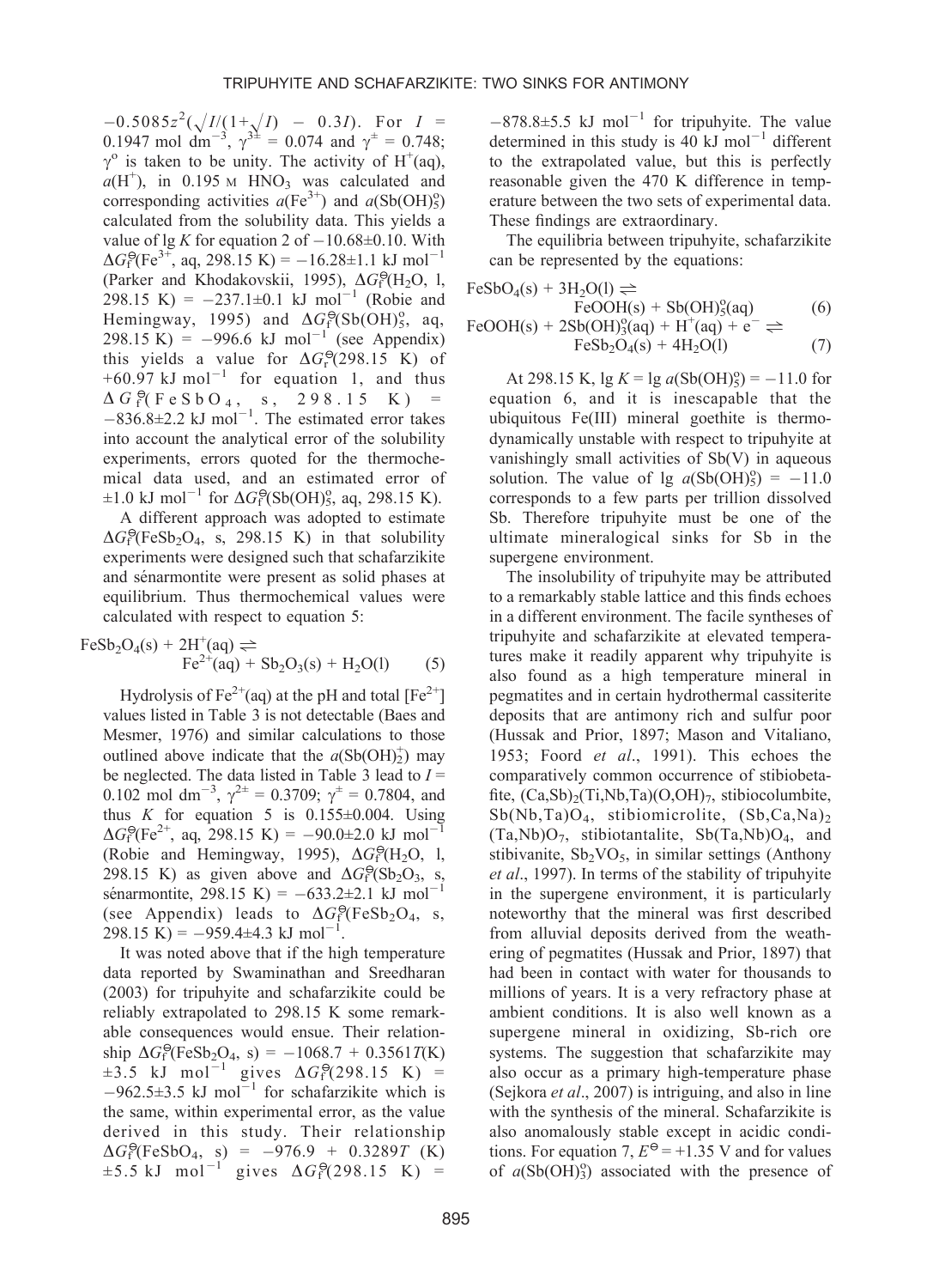sénarmontite, goethite reacts to form schafarzikite at lower redox potentials where tripuhyite is unstable. In connection with the formation of schafarzikite it is of note that the few localities from which it is reported are either hosted by carbonate rocks (Orlandi and Dini, 2004; Sejkora et al., 2004; Coppola et al., 2009) or contain significant amounts of carbonate minerals in the gangue (Robinson and Normand, 1996; Philippo and Hanson, 2007). Carbonates would buffer mineralizing groundwaters to pH values of approximately 7 to 8. The gangue associations of the Drew Hill sulfide prospect, Maine, USA are not known (Robinson and King, 1991).

To illustrate some of the relationships outlined above, a Pourbaix diagram has been constructed for total dissolved Sb and total dissolved  $Fe =$  $10^{-6}$  mol dm<sup>-3</sup> at 298.15 K (Fig. 1). For the chosen values, no other secondary Sb mineral plots on the field.

Given the abundance of Fe(III) in oxidized zones, an important question arises. Why are there any other secondary Sb minerals at all? In part, the answer to this question comes from the fact that deeper in the oxidized zone, approaching the water table, redox potentials fall (Williams, 1990) and Sb(III) is stabilized with respect to Sb(V); Fe(II) ultimately becomes stable. It is thus evident that kinetic phenomena must be taken into account. That is to say, just how fast does  $Sb(OH)_5^o$  react with goethite to form tripuhyite? In this connection, one important field observation is to hand (Diemar et al., 2009). At the Bayley Park prospect near Hillgrove, New South Wales, an unusual gossan cap to an oxidized, fault-hosted stibnite deposit was noted. Bright orange 'goethite' after stibnite and pyrite was found lining cavities in quartz. Standardless SEM EDS analyses of the 'goethite' gave major Fe and Sb and trace amounts of Si. However, powder X-ray measurements on



FIG. 1. Pourbaix diagram displaying stability fields of schafarzikite and tripuhyite with respect to dissolved iron species, calculated at 298.15 K and total dissolved concentrations of Sb and Fe of  $10^{-6}$  mol dm<sup>-3</sup> (bold lines). Areas of predominance of dissolved Sb species are separated by dashed lines.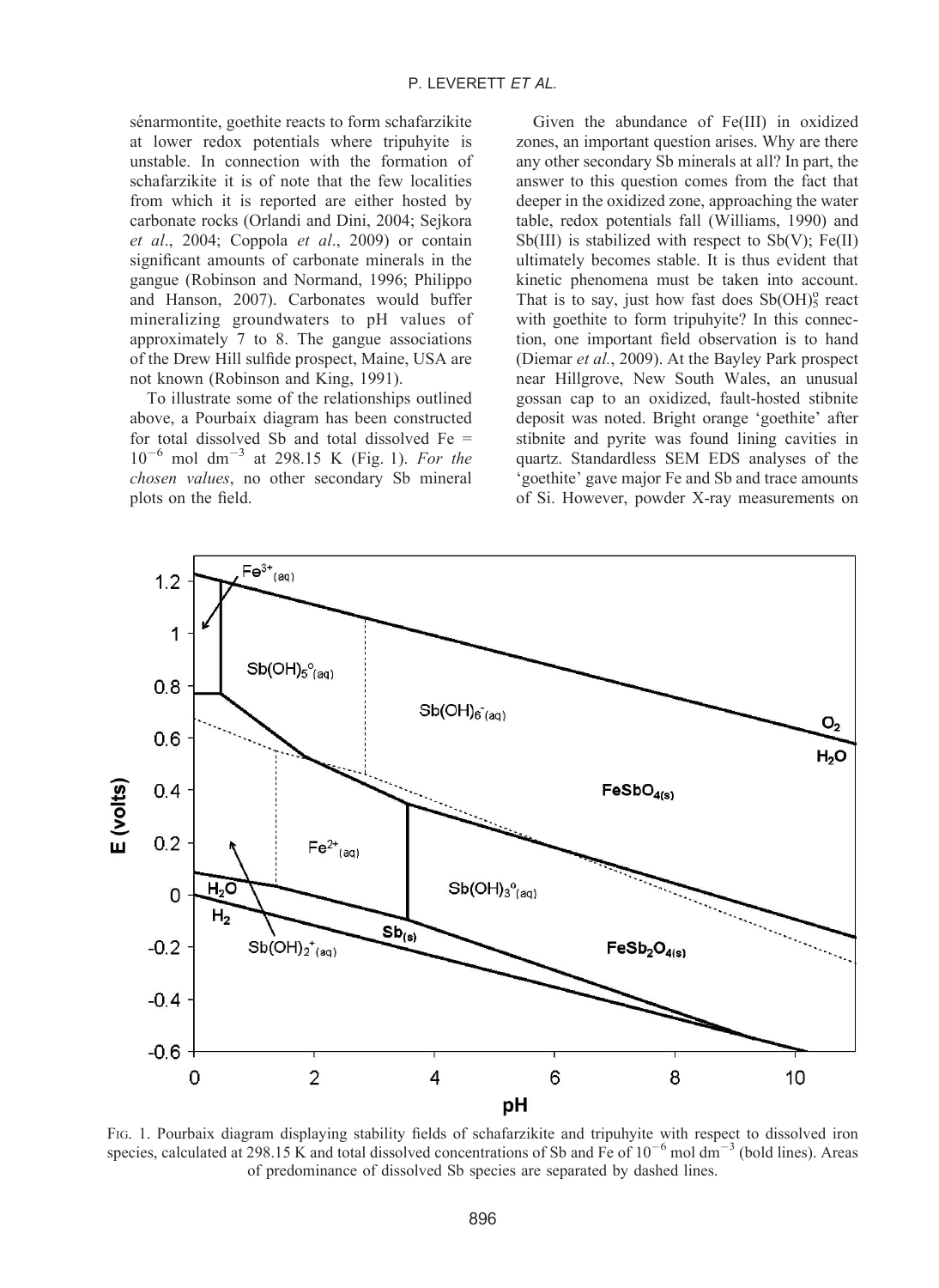the same material showed that the Fe- and Sbbearing material was X-ray amorphous and the only crystalline phase that could be identified was quartz. Therefore it is evident that the transformation of goethite to tripuhyite in the presence of dissolved Sb may be quite slow. This in turn means that many secondary Sb mineral assemblages must be metastable in nature.

A second question then arises as to why tripuhyite and schafarzikite may have been overlooked in the past. The only conclusion that can be drawn is that the physical properties of tripuhyite (colour and habit) make visual identifications very difficult as it is hard to differentiate it from goethite or fine-grained hematite, minerals that are always associated with oxidized assemblages. This has already been noted by Majzlan et al. (2011). X-ray diffraction or other appropriate analytical methods must be used to identify tripuhyite, as has been shown by recent studies of a number of deposits in the New England region of New South Wales (Diemar et al., 2009), the Pearse prospect at Mineral Hill, New South Wales (P.A. Williams, unpublished data) and oxidized Sb-rich ores and tailings from deposits near Dúbrava, Slovakia (Klimko et al., 2010) and elsewhere in Slovakia (Majzlan et al., 2011). The recent discovery of nano-domains of tripuhyite in soils adjacent to Sb-rich mine tailings by Mitsunobu et al. (2011) illustrates just how elusive these minerals may be.

# **Conclusions**

Tripuhyite has been shown to be one of the ultimate mineralogical sinks for Sb in the oxidized, supergene environment at redox potentials higher than those that stabilize schafarzikite. These findings build on the work of Diemar et al. (2009), who concluded that Sb was relatively immobile in the supergene zone. Other work remains to be carried out with respect to the Febearing phases. It would be of interest to examine the adsorption of  $Sb(OH)_6^-$  on goethite and amorphous Fe(III) oxyhydroxides and to study the kinetics of the transformation to tripuhyite. The recent findings concerning microscopic particles of 'non-stoichiometric' tripuhyite in a number of deposits (Klimko et al., 2010; Majzlan  $et \ al., 2011)$  and naturally occurring nanodomains of the mineral in soils (Mitsunobu et al., 2011) suggest that it would be profitable to explore solubility phenomena of these phases separately. Experimental work along these lines

897

has begun in these laboratories and will be reported in due course.

## **Acknowledgements**

This paper recognizes the contributions of Dr Mark Welch of the Natural History Museum, London, to mineral physics in particular, and mineralogy in general. The support of Straits Resources and KBL Mining is gratefully acknowledged.

## **References**

- Accornero, M., Marini, L. and Lelli, M. (2008) The dissociation constant of antimonic acid at 10-40ºC. Journal of Solution Chemistry, 37, 785-800.
- Anthony, J.W., Bideaux, R.A., Bladh, K.W. and Nichols, M.C. (1997) Handbook of Mineralogy. III. Halides, Hydroxides, Oxides. Mineral Data Publishing, Tucson.
- Atencio, D., Andrade, M., Christy, A.G., Gieré, R. and Kartashov, P.M. (2010) the pyrochlore supergroup of minerals: nomenclature. The Canadian Mineralogist, 48, 673-698.
- Baes, C.F. Jr and Mesmer, R.E. (1976) The Hydrolysis of Cations. Wiley Interscience, New York.
- Barin, I. (1989) Thermochemical Data of Pure Substances. Part II. VCH Publishers, Weinheim.
- Basso, R., Cabella, R., Lucchetti, G., Marescotti, P. and Martinelli, A. (2003) Structural studies on synthetic and natural Fe-Sb-oxides of  $MO<sub>2</sub>$  type. Neues Jahrbuch für Mineralogie, Monatshefte, 2003, 407-420.
- Berlepsch, P., Armbruster, T., Brugger, J. and Graeser, S. (2003) Tripuhyite, FeSbO<sub>4</sub>, revisited. Mineralogical Magazine, **67**, 31–46.
- Brookins, D.G. (1988) Eh-pH Diagrams for Geochemistry. Springer, Berlin.
- Cabella, R., Basso, R., Lucchetti, G., Marescotti, P., Martinelli, A. and Nayak, V.K. (2003) Squawcreekite-rutile solid solution from the Kajlidongri mine (India). European Journal of Mineralogy, 15, 427 - 433.
- Chater, R., Gavarri, J.R. and Hewat, A. (1985) Structures isomorphes  $Me<sub>X</sub>2O<sub>4</sub>$  – evolution stucturale entre 2K et 300K l'antimonite FeSb<sub>2</sub>O<sub>4</sub>: elasticité et ordre magnétique anisotropes. Journal of Solid State Chemistry, 60, 78-86.
- Coppola, V., Boni, M., Gilg, A. and Strzelska-Smakowska, B. (2009) Nonsulfide zinc deposits in the Silesia-Cracow district, Southern Poland. Mineralium Deposita, 44, 559–580.
- Diemar, G.A., Filella, M., Leverett, P. and Williams, P.A. (2009) Dispersion of antimony from oxidizing ore deposits. Pure and Applied Chemistry, 81,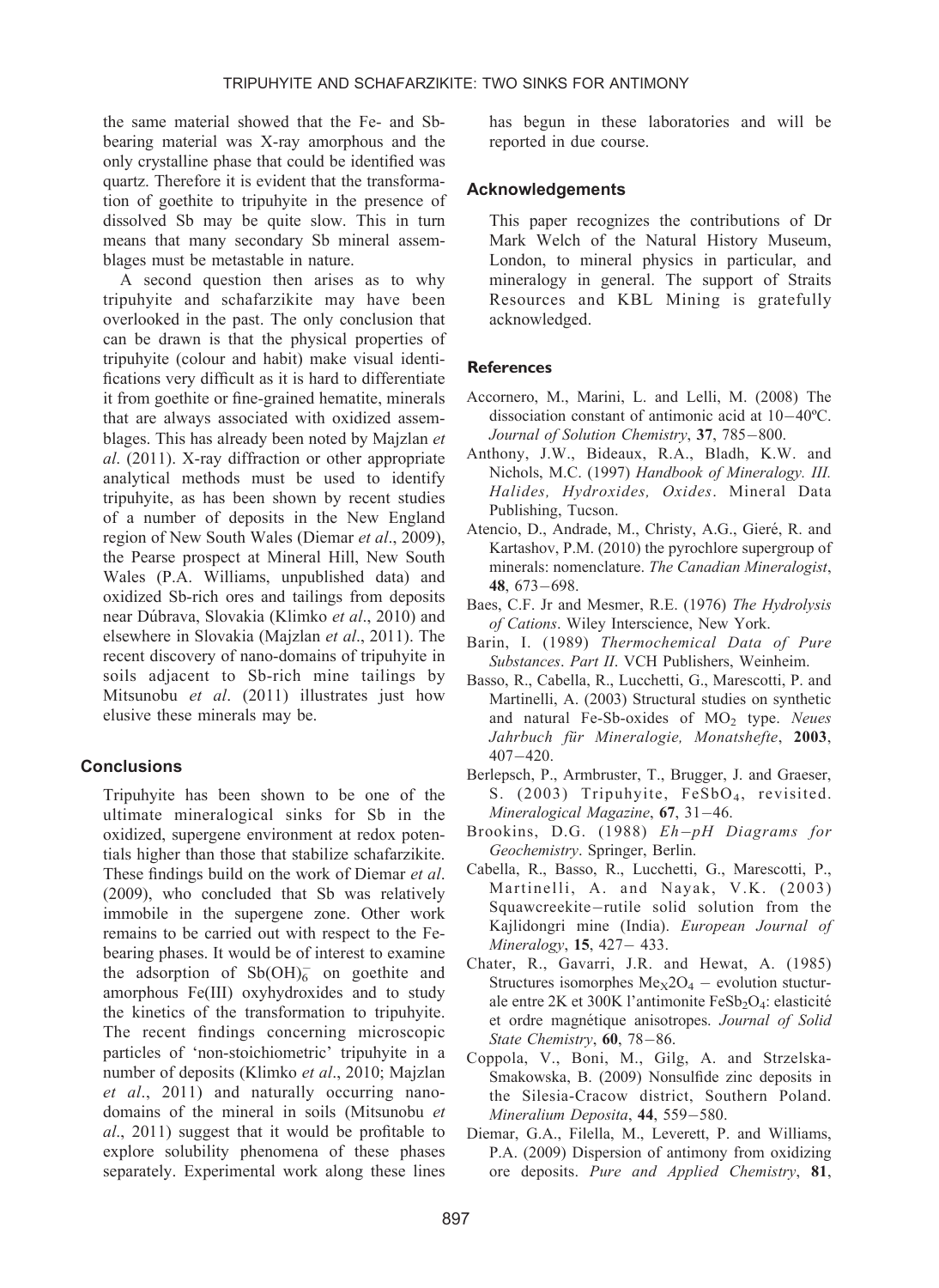$1547 - 1553.$ 

- Filella, M. and May, P.M. (2003) Computer simulation of the low-molecular-weight inorganic species distribution of antimony(III) and antimony(V) in natural waters. Geochimica et Cosmochimica Acta, 67, 4013-4031.
- Filella, M., Belzile, N. and Chen, Y.-W. (2002a) Antimony in the environment: a review focused on natural waters I. Occurrence. Earth-Science Reviews, 57, 125-176.
- Filella, M., Belzile, N. and Chen, Y.-W. (2002b) Antimony in the environment: a review focused on natural waters II. Relevant solution chemistry. Earth-Science Reviews, 59, 265-285
- Filella, M., Williams, P.A. and Belzile, N. (2009) Antimony in the environment: knowns and unknowns. Environmental Chemistry, 6, 95-105.
- Fischer, R. and Pertlik, F. (1975) Verfeinerung der kristallstruktur des schafarzikites, FeSb<sub>2</sub>O<sub>4</sub>. Tschermaks Mineralogische und Petrographische Mitteilungen, 22, 236-241.
- Foord, E.E., Hlava, P.F., Fitzpatrick, J.J., Erd, R.C. and Hinton, R.W. (1991) Maxwellite and squawcreekite, two new minerals from the Black Range tin district, Catron County, New Mexico, U.S.A. Neues Jahrbuch für Mineralogie, Monatshefte, 1991, 363-384.
- Gayer, K.H. and Garrett, A.B. (1952) The equilibria of antimonous oxide (rhombic)in dilute solutions of hydrochloric acid and sodium hydroxide at 25ºC. Journal of the American Chemical Society, 74, 2353-2354.
- Grube, G. and Schweigardt, F. (1923) Über das elektrochemische Verhalten von Wismut und Antimon in alkalischer Lösung. Zeitschrift für Elektrochemie und angewandte physikalische Chemie, 29, 257-264.
- Hussak, E. and Prior, G.T. (1897) On tripuhyite, a new antimonite of iron, from Tripuhy, Brazil. Mineralogical Magazine, 11, 302–303.
- Klimko, T., Lalinská, B. and Chovan, M. (2010) Secondary Sb mineral phases from abandoned Sb deposit Dúbrava (Slovakia). Abstracts of the 20th General Meeting of the International Mineralogical Association, abstract EM60G\_P013\_S1.
- Konopik, N. and Zwiauer, J. (1952) Über Antimontetroxid. Monatshefte für Chemie, 83, 189-196.
- Krupka, K.M. and Serne, R.J. (2002) Geochemical factors affecting the behaviour of antimony, cobalt, europium, technetium, and uranium in vadose sediments. United States Department of Energy Pacific Northwest Laboratory Report, PNNL-14126.
- Langford, J.I. (1973) Least-squares refinement of cell dimensions from powder data by Cohen's method. Journal of Applied Crystallography, 6, 190–196.
- Lefebvre, J. and Maria, H.  $(1963)$  Etude des équilibres dans les solutions récentes de polyantimoniates. Comptes rendus de l'Académie des sciences de Paris, 256, 3121-3124.
- Majzlan, J., Lalinská, B., Chovan, M., Bläß, U., Brecht, B., Göttlicher, J., Steininger, R., Hug, K., Ziegler, S. and Gescher, J. (2011) A mineralogical, geochemical, and microbiological assessment of the antimony- and arsenic-rich neutral mine drainage tailings near Pezinok, Slovakia. American  $Mineralogist, 96, 1-13.$
- Martinelli, A., Ferretti, M., Buscaglia, V., Cabella, R. and Lucchetti, G. (2002) Formation and decomposition of the rutile-type compound  $FeSbO<sub>4</sub>$ : a TG-DTA study. Journal of Thermal Analysis and Calorimetry,  $70, 123 - 127.$
- Martinelli, A., Ferretti, M., Basso, R., Cabella, R., Lucchetti, G., Marescotti, P. and Buscaglia, V. (2004) Solid state miscibility in the pseudo-binary  $TiO<sub>2</sub>$  -(FeSb) $O<sub>4</sub>$  system at 1373 K. Zeitschrift für Kristallographie, 219, 487- 493.
- Martinelli, A., Ferretti, M., Basso, R., Cabella, R., Lucchetti, G. (2006) Solid state solubility between  $SnO<sub>2</sub>$  and (FeSb) $O<sub>4</sub>$  at high temperature. Zeitschrift für Kristallographie, **221**, 716–721.
- Mason, B. and Vitaliano, C.J. (1953) The mineralogy of the antimony oxides and antimonates. Mineralogical Magazine, 30, 100-112.
- May, P.M. and Murray, K. (2000) Database of chemical reactions designed to achieve thermodynamic consistency automatically. Journal of Chemical Engineering Data, 46, 1035-1040.
- Mishra, S.K. and Gupta, Y.K. (1968) Spectrophotometric study of hydrolytic equilibria of Sb(III) in aqueous perchloric acid solution. Indian Journal of Chemistry, **6**, 757–758.
- Mitsunobu, S., Takahashi, Y. and Sakata, M. (2010) Antimony (V) incorporation into iron oxyhydroxides. Environmental Science and Technology, 44, 3712-3718.
- Mitsunobu, S., Takahashi, Y., Utsunomiya, S., Marcus, M.A., Terada, Y., Iwamura, T. and Sakata, M. (2011) Identification and characterization of nanosized tripuhyite in soil near Sb mine tailings. American Mineralogist, **96**, 1171–1181.
- Nordstrom, D.K., Alpers, C.N., Ptacek, C.J. and Blowes, D.W. (2000) Negative pH and extremely acidic mine waters from Iron Mountain, California. Environmental Science and Technology, 34, 254-258.
- Orlandi, P. and Dini, A. (2004) Die Mineralien der Buca della Vena-Mine, Apuaner Berge, Toskana (Italien). Lapis, 29(1), 11-24.
- Pankajavalli, R. and Sreedharan, O.M. (1987) Thermodynamic stability of  $Sb_2O_4$  by a solid oxide electrolyte e.m.f. method. Journal of Materials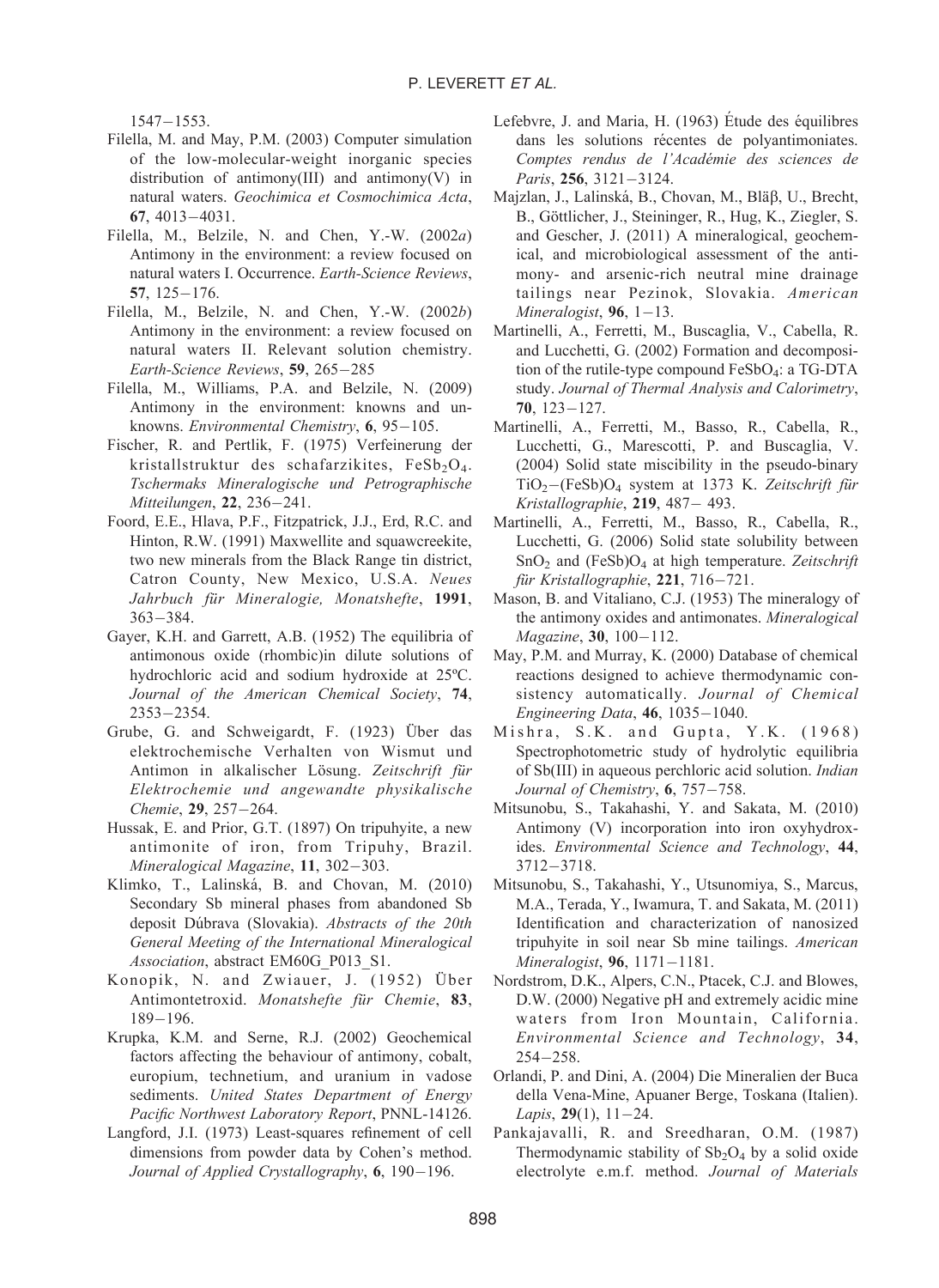Science, **22**, 177–180

- Parker and Khodakovskii (1995) Thermodynamic properties of the aqueous ions  $(2+$  and  $3+)$  of iron and the key compounds of iron. Journal of Physical and Chemical Reference Data, 24, 1699-1745.
- Past, V. (1985) Antimony. Pp. 172-179 in: Standard Potentials in Aqueous Solution (A.J. Bard, R. Parsons and J. Jordan, editors) Marcel Dekker, New York.
- Philippo, S. and Hanson, A. (2007) La minéralisation en antimoine de Goesdorf. *Ferrantia*, 49, 111-146.
- Robie, R.A. and Hemingway, B.S. (1995) Thermodynamic properties of minerals and related substances at 298.15 K and 1 bar  $(10^5 \text{ Pascals})$ pressure and at higher temperatures. United States Geological Survey Bulletin, 2131.
- Robinson, G.W. and King, V.T (1991) What's new in minerals? Mineralogical Record, 22, 381-393.
- Robinson, G.W. and Normand, C. (1996) The Lac Nicolet antimony mine, South Ham, Quebec. Mineralogical Record, **27**, 121–134.
- Schulze, H. (1883) Antimontrisulfid in wässriger Lösung. Journal für praktische Chemie, 27, 320-332.
- Schuhmann R. (1924) The free energy of antimony trioxide and the reduction potential of antimony. Journal of the American Chemical Society, 46,  $52 - 58.$
- Sejkora, S., Ozdín, D., Vitáloš J., Tuček P. and Ďud'a R. (2004) Schafarzikit von Pernek, Revier Pezinok (Slowakei). *Lapis*, **29**, 27–36.
- Sejkora, J., Ozdin, D., Vitáloš, J., Tuček, P., Čejka, J. and Dud'a, R.  $(2007)$  Schafarzikite from the type locality Pernek (Malé Kaparty mountains, Slovak) revisited. European Journal of Mineralogy, 19,

419-427.

- Stefánsson, A. and Seward, T.M. (2008) A spectrophotometric study of iron(III) hydrolysis in aqueous solutions to 200°C. Chemical Geology, 249, 227-235.
- Swaminathan, K. and Sreedharan, O.M. (2003) High temperature stabilities of interoxides in the system Fe-Sb-O and their comparison with the interoxides in other  $M-Sb-O$  ( $M = Cr$ , Ni or Co) systems. Journal of Alloys and Compounds, **358**, 48–55.
- Vink, B.W. (1996) Stability relations of antimony and arsenic compounds in the light of revised and extended Eh-pH diagrams. Chemical Geology,  $130, 21 - 30.$
- Wagman, D.D., Evans, W.H., Parker, V.B., Schumm, R.H., Halow, I., Bailey, S.M., Churney, K.I. and Nuttall, R.I., (1982) The NBS tables of chemical thermodynamic properties: selected values for inorganic and  $C_1$  and  $C_2$  organic substances in SI units. Journal of Physical and Chemical Reference Data, 11, Supplement Number 2.
- Williams, P.A. (1990) Oxide Zone Geochemistry. Ellis Horwood, Chichester, UK.
- Wilson, N.J., Craw, D. and Hunter, K. (2004) Antimony distribution and environmental mobility at an historic antimony smelter site, New Zealand. Environmental Pollution, 129, 257-266.
- Zakaznova-Herzog, V.P. and Seward, T.M. (2006) Antimonous acid protonation/deprotonation equilibria in hydrothermal solutions to 300ºC. Geochimica et Cosmochimica Acta, **70**, 2298-2310.
- Zotov, A.V., Shikina, N.D. and Akinfiev, N.N. (2003) Thermodynamic properties of the Sb(III) hydroxide complex  $Sb(OH)_{3}(aq)$  at hydrothermal conditions. Geochimica et Cosmochimica Acta, 67, 1821-1836.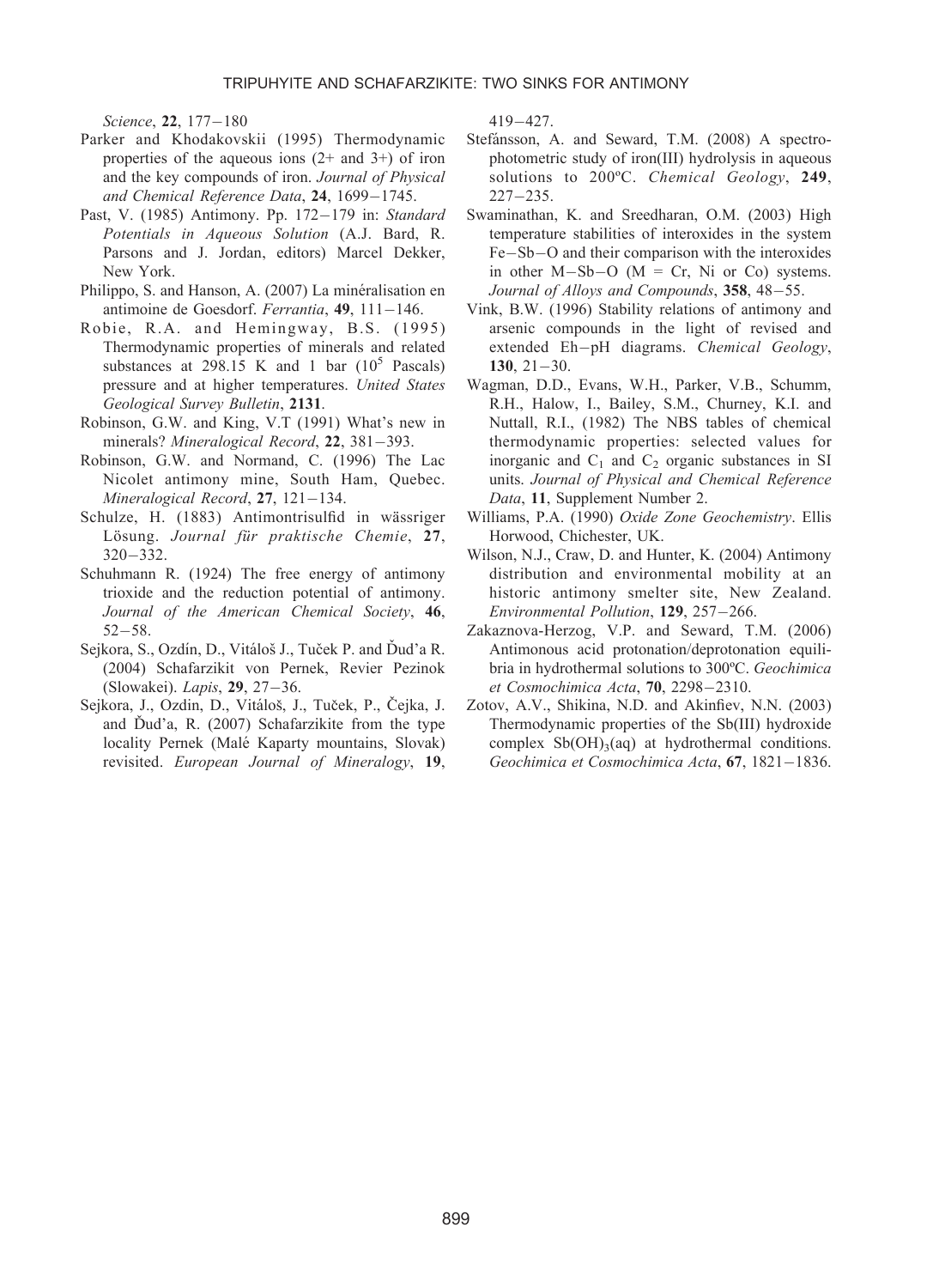#### Appendix

In order to derive the thermodynamic data reported above and the stability field boundaries, a choice of stability constants and associated thermochemical quantities must be made. It is necessary and appropriate to set these out here so that other workers in the field can make appropriate adjustments to their own databases. Antimony species are discussed below. Values of  $\Delta G_f^{\Theta}$  at 298.15 K for H<sub>2</sub>O(l) and Fe<sup>2+</sup>(aq) used in the calculations are those of Robie and Hemingway (1995); those of  $Fe^{3+}(aq)$  and FeOOH(s, goethite) are taken from Parker and Khodakovskii (1995).

## Stability relationships for dissolved species

The hydrolysis of Sb(III) in aqueous solution is remarkably simple. Baes and Mesmer (1976) summarized the data available at the time, pointing out that the solubility of  $Sb<sub>2</sub>O<sub>3</sub>(s)$  can be adequately accounted for by the species  $\text{Sb(OH)}_2^{\dagger}$ (aq),  $\text{Sb(OH)}_3^{\circ}$ (aq) and  $\text{Sb(OH)}_4^{\dagger}$ (aq) over the pH range from 0 to 14. It was also noted that less hydrolysed species could only exist in very acidic solutions and that polymer formation is insignificant at Sb(III) concentrations less than 0.1 M. Data reported subsequently are in excellent agreement with those of earlier workers. The solubility of orthorhombic  $Sb_2O_3(s)$ , equation A1, at 298.15 K was reported by Gayer and Garrett (1952) with  $\lg K = -4.28 \pm 0.08$ . Solubility data for equation A1 spanning the range  $278 \leq T$  $\leq$  398 K (Schulze, 1883; Gayer and Garrett, 1952; Zotov et al., 2003) give a satisfactory Arrhenius plot and the value of Gayer and Garrett  $(1952)$  is adopted here. Sénarmontite, cubic  $Sb<sub>2</sub>O<sub>3</sub>(s)$ , is the thermodynamically stable polymorph of  $Sb_2O_3$  and Zotov *et al.* (2003) derived the relationship  $\lg K = -2165.7/T + 2.28$  for equation A2 over the range  $378 \leq T \leq 698$  K from solubility data. Extrapolation to 298.15 K gives  $\lg K = -4.98$ .

$$
0.5Sb2O3(valentinite, orthorhombic, s) +1.5H2O(1)  $\rightleftharpoons$  Sb(OH)<sub>3</sub><sup>o</sup>(aq) (A1)  
0.5Sb<sub>2</sub>O<sub>3</sub>(sénarmontite, cubic, s) + 1.5H<sub>2</sub>O(1)  $\rightleftharpoons$   
Sb(OH)<sub>3</sub><sup>o</sup>(aq) (A2)
$$

Filella and May (2003) estimated  $\lg K$  values of  $-4.23$  and  $-4.64$  for equations A1 and A2, respectively. Given the strategy they adopted, these values are in very good agreement with those derived from solubility measurements. A

reliable value for  $\Delta G_f^{\Theta}(\text{Sb(OH)}_3^{\circ}, \text{aq}, 298.15 \text{ K})$  of  $-644.4 \pm 1.1$  kJ mol<sup>-1</sup> is based on the careful solubility work of Zotov et al. (2003). Baes and Mesmer (1976) used the solubility data of Gayer and Garrett (1952) and Mishra and Gupta (1968) to calculate equilibrium constants for equations A3 and A4 noting that the value for the former was consistent with the work of Schuhmann (1924). However, Mishra and Gupta (1968) conducted their experiments at 23ºC.

$$
Sb(OH)39(aq) + H+(aq) ⇒H2O(l) + Sb(OH)2+(aq)
$$
  

$$
Sb(OH)39(aq) + H2O(l) ⇒
$$
 (A3)

$$
Sb(OH)_{4}^{-}(aq) + H^{+}(aq)
$$
 (A4)

Values of  $\lg K$  at 298.15 K for equations A3 and A4 are  $1.41$  and  $-11.82$ , respectively. Filella and May (2003) used an alternate strategy (May and Murray, 2000) to calculate corresponding values of  $1.371$  and  $-11.70$ , which are in good agreement with the above (note that there is an apparent sign error in their paper for the former). A recent experimental study by Zakaznova-Herzog and Seward (2006) confirms the above values with  $\lg K$  at 298.15 K for (A3) and (A4) being  $1.38\pm0.01$  and  $-11.82\pm0.02$ , respectively. These values are adopted here. Equations A3 and A4 can be combined with  $\Delta G_{\rm f}^{\Theta}(\rm Sb(OH)_3^{\rm o}, \text{aq},$ 298.15 K) to give  $\Delta G_f^{\Theta}$  (298.15 K) values for the species  $\text{Sb(OH)}_{2}^{+}$ (aq) and  $\text{Sb(OH)}_{4}^{-}$ (aq) of -415.2 and  $-814.0 \text{ kJ mol}^{-1}$ , respectively.

Data for less hydrolysed species of Sb(III), including  $\text{Sb}_2(\text{OH})_2^{4+}$ , have also been calculated by Filella and May (2003) with accuracies stated to be difficult to estimate but typically 1 or 2 orders of magnitude worse than the stated precision to 4 significant figures. Sample calculations are useful to assess the potential importance of these species in geochemical settings. Appropriate constants given above can be used to derive equilibrium constants at 298.15 K for equations A5 to A7:

$$
Sb(OH)2+(aq) + H+(aq) \rightleftharpoons H2O(l) + SbOH2+(aq)
$$
lg K = 0.19 (A5)  
\n
$$
Sb3+(aq) + H2O(l) \rightleftharpoons SbOH2+(aq) + H+(aq)
$$
lg K = 1.21 (A6)  
\n
$$
Sb3+(OH)9(aq) + AH+(qq) \rightleftharpoons
$$

$$
2\text{Sb(OH)}^{0}_{3}\text{(aq)} + 4\text{H}^{+}\text{(aq)} \rightleftharpoons \n4\text{H}_{2}\text{O(l)} + \text{Sb}_{2}\text{(OH)}^{4+}_{2}\text{(aq)} \qquad \text{lg } K = 3.545 \text{ (A7)}
$$

With respect to monomeric species, their relative predominance can be simply assessed by reference to the magnitude of lg K. If  $a(SbOH<sup>2+</sup>)$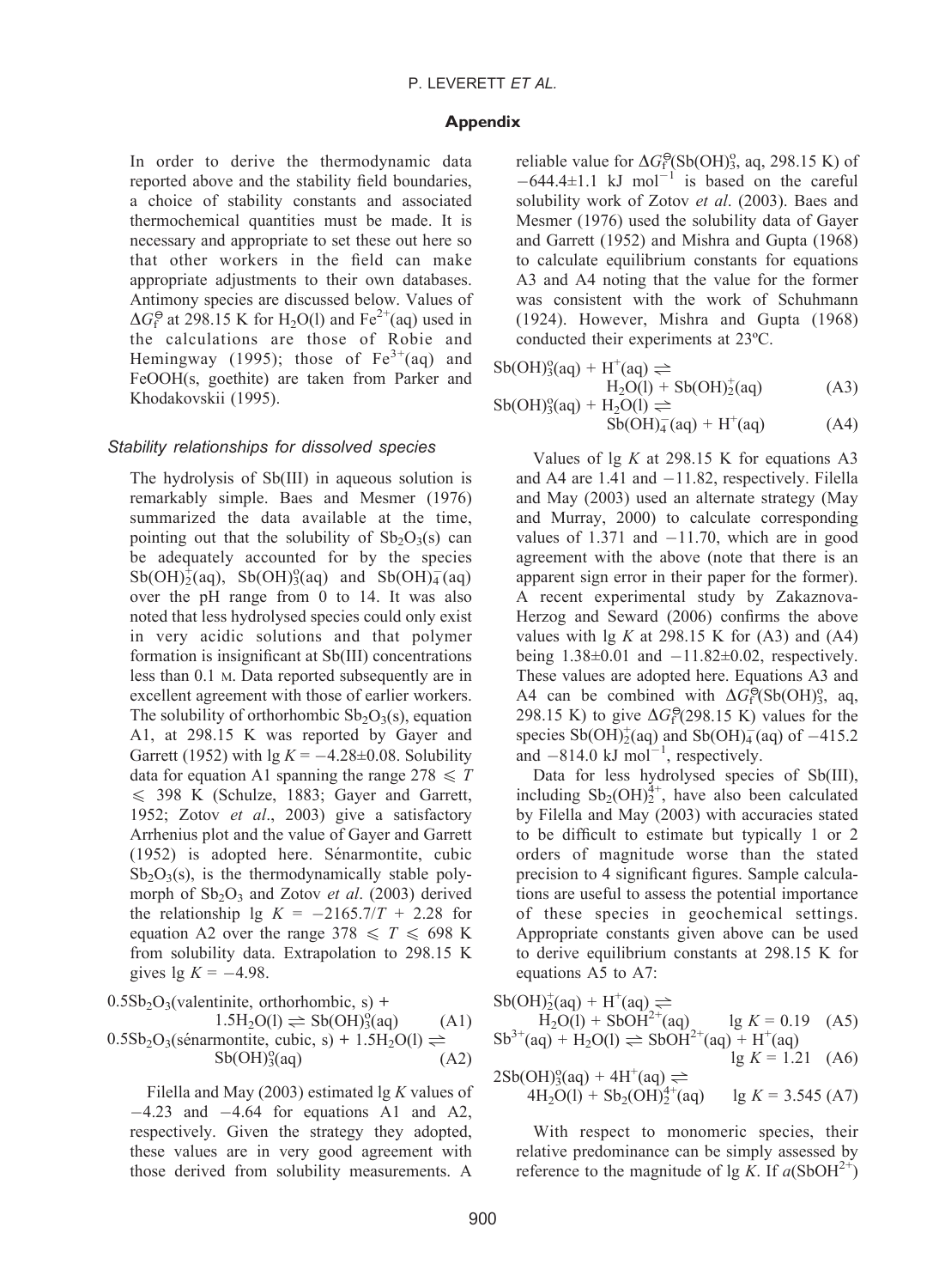$= a(Sb(OH)<sub>2</sub>)$  the pH = 0.19, and if  $a(Sb<sup>3+</sup>)$  =  $a(SbOH<sup>2+</sup>)$  the pH = -1.21. The predominance of  $Sb_2(OH)_2^{4+}(aq)$  vs.  $Sb(OH)_3^o(aq)$  also depends upon concentrations of dissolved Sb(III). In this case, if  $a(Sb_2(OH)<sub>2</sub><sup>4+</sup>) = a(Sb(OH)<sub>3</sub><sup>o</sup>)$  with assigned values of  $10^{-5}$ ,  $10^{-3}$  and  $10^{-1}$ , the pH is equal to  $-2.14$ ,  $-1.64$  and  $-1.14$ , respectively. Thus  $Sb^{3+}$ (aq) and  $Sb_2(OH)<sub>2</sub><sup>4+</sup>$ (aq) can only be present to any significant extent in extremely acid conditions such that negative values of pH prevail. These values can be achieved in poorly buffered oxidizing sulfide ore bodies (Williams, 1990; Nordstrom et al., 2000), and thus  $SbOH<sup>2+</sup>(aq)$  may be of limited significance in such settings, but only in very acidic conditions.

With respect to Sb(V), Past (1985) reported  $E^{\Theta}$  = +0.363 V at 298.15 K for the reaction given in equation A8, based on electrochemical measurements in aqueous KOH solutions reported by Grube and Schweigardt (1923). Using the data above gives a value of  $\Delta G_f^{\Theta}(\mathrm{Sb}(\mathrm{OH})_6^-, \text{ aq},$  $298.15 \text{ K}$  =  $-1218.2 \text{ kJ} \text{ mol}^{-1}$ . The first experimental study of the hydrolysis of Sb(V) in the literature, to our knowledge, is that of Lefebvre and Maria (1963). Baes and Mesmer (1976) recalculated their data to yield a value of  $\lg K(298.15 \text{ K}) = -2.72$  for equation A9. This has been quoted repeatedly by subsequent workers and can be used to derive  $\Delta G_f^{\Theta}(\text{Sb(OH)}_5^{\circ}, \text{aq},$ 298.15 K) =  $-996.6$  kJ mol<sup>-1</sup>. The above calculations are entirely consistent with a recent study by Accornero et al. (2008), who found  $\lg K(298.15 \text{ K}) = -2.848 \text{ for equation A9}.$ 

$$
Sb(OH)_{6}^{-}(aq) + 2H^{+}(aq) + 2e^{-} \rightleftharpoons
$$
  
\n
$$
Sb(OH)_{5}^{2}(aq) + H_{2}O(l) \rightleftharpoons
$$
  
\n
$$
Sb(OH)_{5}^{0}(aq) + H_{2}O(l) \rightleftharpoons
$$
  
\n
$$
Sb(OH)_{6}^{-}(aq) + H^{+}(aq) \tag{A9}
$$

It is known that Sb(V) hydrolyses at low pH to give high molecular weight polymeric species. Nevertheless, for the data reported in the substantive section of this paper and subsequent calculations, total Sb(V) concentrations are so low that polymeric ions may be ignored (Baes and Mesmer, 1976). Thus the only other species that might be important at very low pH is  $Sb(OH)<sub>4</sub>(aq)$ . Filella and May (2003) calculated lg  $K = 24.61$  for equation A10 at 298.15 K. From this,  $\Delta G_f^{\Theta}(\text{Sb(OH)}_4^{\hat{+}}, \text{aq}, 298.15 \text{ K}) = -741.0 \text{ kJ}$  $mol^{-1}$ . Equation A11 can now be evaluated. With  $\Delta G_f^{\Theta}(\text{Sb}(\text{OH})_5^{\circ}, \text{aq}, 298.15 \text{ K}) = -996.6 \text{ kJ mol}^{-1},$  $\lg K = -3.24$ . A sample calculation based on this value is instructive in terms of the potential predominance of  $Sb(OH)<sub>4</sub>(aq)$  in solution. For

 $a(Sb(OH)_4^+) = a(Sb(OH)_5^0)$  and assuming  $a(H_2O)$  $= 1, a(H^+) = 10^{3.24}$ . In other words  $a(Sb(OH)_4^+)$ can only assume any significance at very negative pH values. Such values are rarely met in the natural environment. Thus, as indicated by Baes and Mesmer (1976), the hydrolysis of Sb(V) in dilute solution is adequately accounted for by the two species  $\text{Sb(OH)}_5^{\circ}$ (aq) and  $\text{Sb(OH)}_6^{\circ}$ (aq) over the entire pH range normally encountered in geochemical systems.

$$
Sb(OH)44(aq) + H+(aq) + 2e- \rightleftharpoons \nSb(OH)93(aq) + H2O(l) \n\nSb(OH)95(aq) + H+(aq) \rightleftharpoons \nSb(OH)44(aq) + H2O(l) \n\n(A11)
$$

#### Stability relationships for solid phases

For some time the value  $\Delta G_f^{\Theta}(\mathrm{Sb}_2\mathrm{O}_3, s,$ valentinite, 298.15 K) =  $-626.4 \pm 3.0$  kJ mol<sup>-1</sup> has been accepted as being the most accurate (Wagman et al., 1982) and this may be compared quite favourably with the more recent results of Zotov et al. (2003). These workers derived  $\Delta G_f^{\Theta}(\text{Sb}_2\text{O}_3, \text{ s}, \text{ valentinite}, 298.15 \text{ K})$  =  $-625.9\pm2.1$  kJ mol<sup>-1</sup> and  $\Delta G_f^{\Theta}(\mathrm{Sb}_2\mathrm{O}_3, s)$ sénarmontite, 298.15 K) =  $-633.2 \pm 2.1$  kJ  $mol^{-1}$ ; these values are adopted here. Free energy of formation data for valentinite and sénarmontite listed by Barin (1989) are clearly in error, as noted by Vink (1996).

The situation with respect to cervantite,  $\alpha$ -Sb<sub>2</sub>O<sub>4</sub>, is somewhat more problematic. The generally accepted  $\Delta G_f^{\Theta}(\mathrm{Sb}_2\mathrm{O}_4, \mathrm{s})$ , cervantite, 298.15 K) is  $-795.8 \text{ kJ mol}^{-1}$  (Wagman *et al.*, 1982), but a range of values is found in the literature. Filella and May (2003) derived a value that is comparable with that given by Wagman et al. (1982) but the cycle of calculation is in part dependent upon the latter value itself. Two equations used in the calculation (A12 and A13) are based on the compilation of Past (1985), who noted that the standard electrode potentials were calculated from free energies and not experimental data.

$$
2\text{Sb}_2\text{O}_4(s) + 4\text{H}^+(aq) + 4e^- \rightleftharpoons \n\text{Sb}_4\text{O}_6(s) + 2\text{H}_2\text{O}(1) \qquad E^\Theta = 0.342 \text{ V} \qquad \text{(A12)}
$$
\n
$$
\text{Sb}_2\text{O}_5(s) + 2\text{H}^+(aq) + 2e^- \rightleftharpoons
$$

 $Sb_2O_4(s) + H_2O(1)$   $E^{\Theta} = 1.055 \text{ V}$  (A13) Sb<sub>2</sub>O<sub>3</sub>(s) (valentinite) +  $0.5O_2(g) \rightleftharpoons$ 

$$
Sb2O4(s) (cervantite) \t(A14)
$$

Shortly thereafter, Pankajavalli and Sreedharan (1987) reported experimental electrochemical